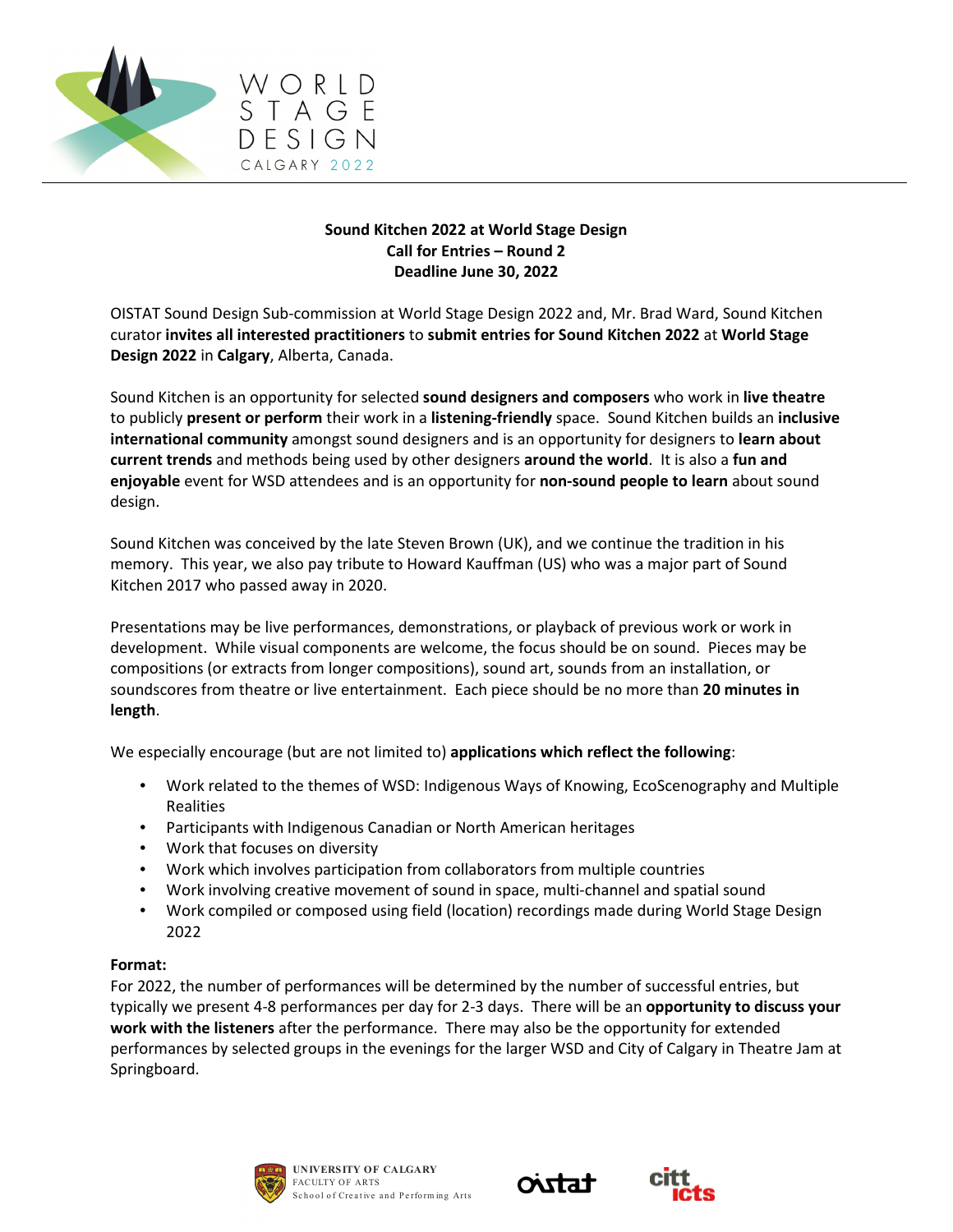# **Performance Environment:**

Our venue will be the Doolittle Studio, a flexible space with a focus on being listen-friendly and one that inspires conversation. It will seat 40 audience members. All Covid-19 protocols required by UCalgary and WSD will be adhered to.

We are also exploring the possibility of live-streaming selected events in a multi-channel format. We will provide limited theatrical lighting, video displays and/or projectors for i-mag (image magnification) and presentation materials, together with limited drape, tables, chairs, etc., all of which will be flexible, and based on your presentation.

The space will be designed based on the successful entries, so feel free to **detail your requirements and ideas** in your entry.

## **Sound System:**

A high quality multi-channel immersive sound system will be provided, but performers are asked to supply all playback equipment, all necessary software, and anything else needed to perform the work. Output should be Dante or line-level balanced analog audio. We are open to including remote performers too (if technology allows), but at least one participant should be available in Calgary for the performance.

The multi-channel sound system will enable movement of sound in the X/Y/Z planes and will include loudspeakers with appropriate amplifiers, mixing desk, spatialization engine, direct injection boxes (as required), Dante interface, microphones and stands, projector/screen.

The final system design will be developed based on your needs, so feel free to **list any special requests**.

## **Other Notes:**

Performers must clear all potential copyright claims for the work being presented. There is no fee to submit your application. Sound Kitchen is 100% voluntary. Performers are not paid, nor are there any funds for travel, accommodation, per diem, or any other expenses incurred. Registration at WSD is required to participate and attend Sound Kitchen. Tickets for Sound Kitchen are free. You can register here.

You are welcome to apply for grants to support your participation.

If you require a letter of invitation for visa purposes or funding applications, please email info\_wsd2021@ucalgary.ca. Visa processing times are taking longer than expected, please do not wait to apply for your travel visa if required. You can find information on visa applications to Canada here: https://www.cic.gc.ca/english/visit/visas.asp. **2022 Schedule:**

- The first round of performance was announced on 5/15/22.
- We have space for a few additional performance so we are accepting entries until June 30, 2022.
- World Stage Design is scheduled for August 6-16, 2022.
- Sound Kitchen performances are tentatively scheduled for August 12, 13, and 14.

Sincerely,

Mr. Brad Ward Sound Kitchen Curator SoundKitchenWSD@gmail.com





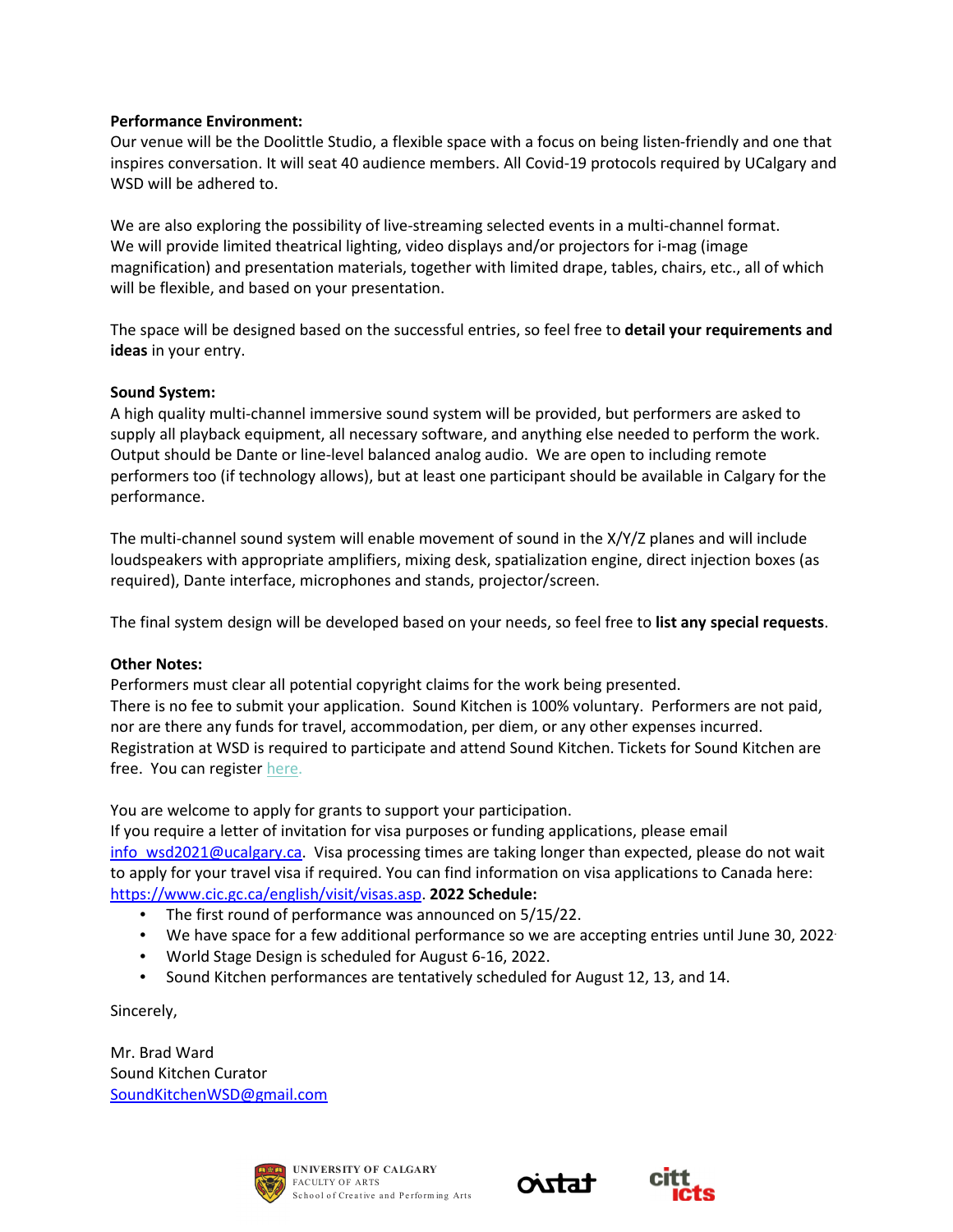**Application/Entry Instruction:** Follow these steps to submit your entry for consideration.

- Prepare a brief sample of your work (no more than 10 minutes entries longer than 10 minutes may not be considered) and upload it to dropbox.com, wetransfer.com, or other online file sharing service.
- Clearly name your files so it will be obvious which entry they go with. Do not email your files. Alternatively, a link to videos on YouTube, Vimeo, or other online service may be provided (we will listen to the first 10 minutes only, so please make sure your best work is within those 10 minutes!)
- Prepare an email with the following information:
	- 1. Your name, email, country(s) represented
	- 2. Proposal for your presentation summarizing your performance (up to  $\frac{1}{2}$  page)
	- 3. Link to your 10-minute sample (paste these into the email).
	- 4. Dates you could be available to perform over the span of August 6-16 (likely dates are August 12-14). (If you are unsure, just let us know, but remember you must be present to perform.)
	- 5. State that you have cleared all copyrights and have permission to perform the work with no claims for fees.
	- 6. Detail your setup (specific instruments, rough stage layout, number of direct injection and microphone inputs required, etc.)
	- 7. Will you need to make access to a video projector?
	- 8. Do you have any special requests for the design of the audiovisual system or space design? (No promises that we will be able to provide them, but we will certainly take them into consideration.)
- Double check to be sure the links you pasted in the email to your sample are correct.
- Email your completed entry to SoundKitchenWSD@gmail.com before June 30, 2022.
- A confirmation email will be sent upon receipt of your entry. If you do not receive a confirmation within 1 week, contact us as we may not have received your entry.

For further information, please contact: Mr. Brad Ward Sound Kitchen Curator SoundKitchenWSD@gmail.com **Curation Team**:

The jury is a diverse and inclusive group of sound designers/composers from around the world. The process will be unbiased and will focus on quality through diversity.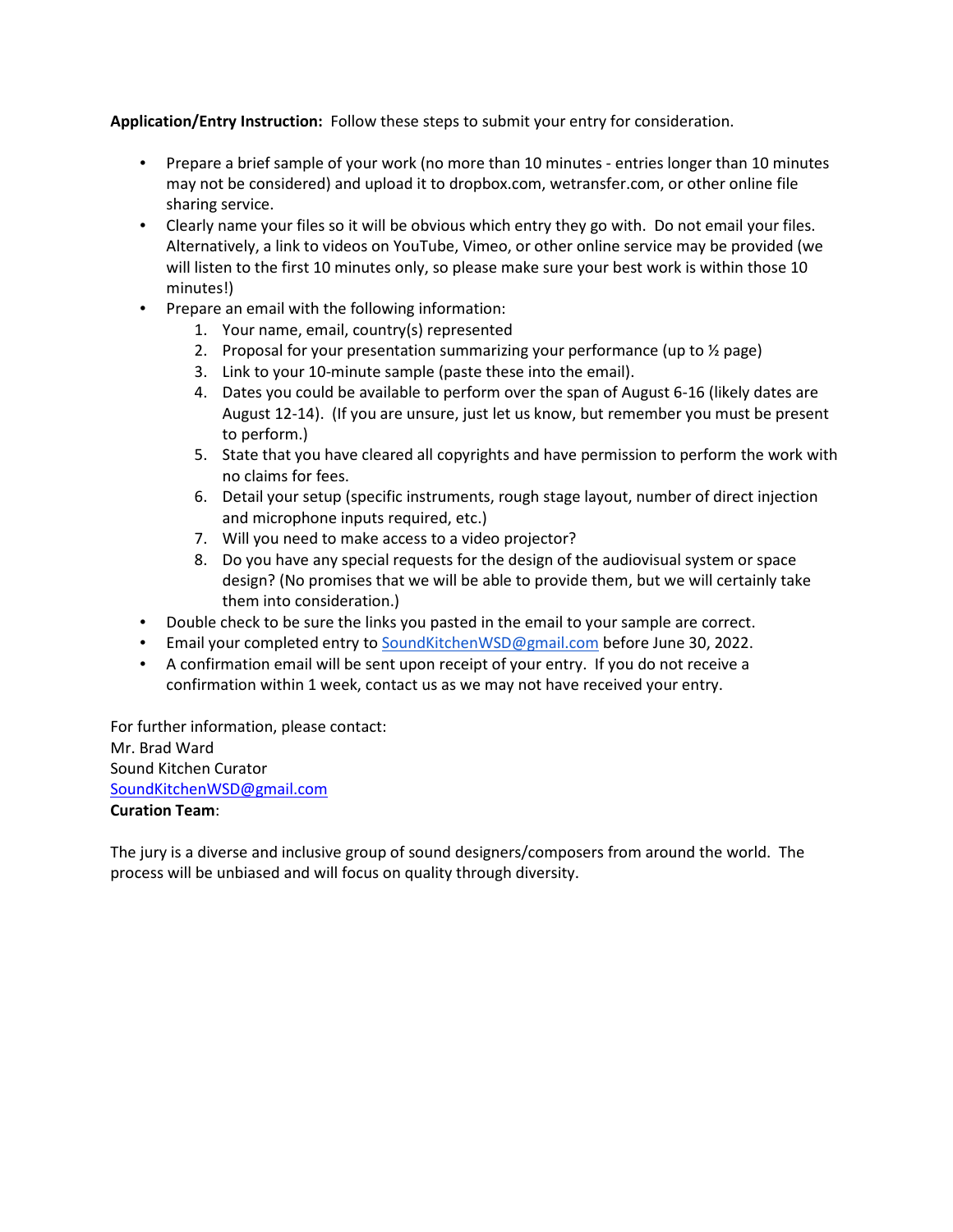## **Mr. Bradlee Ward (Curator)**

Brad Ward is a New York City based Sound Designer and Senior Associate at Auerbach Pollock Friedlander. Brad has been a long-time member of OISTAT Sound Design Sub-commission, Vice Commissioner of USITT's Sound Commission, founding member of the ASD in the UK and TSDCA in the US. Brad has been involved with or has had work exhibited at WSD each year since its inception in 2005. www.bradward.net

## **Mr. Bassam Yaqout (Head of OISTAT Sound Design Sub-commission)**

Bassam Yaqout is An Egyptian, born in Kuwait,

Has A Bachelor Degree in Scenography /Theatrical Arts from the Academy of Arts Cairo, and holds a Certificate in Arts management from The Davos Institute of Arts Management The Kennedy Center.

He has worked on numerous international cultural projects, cross-culture exchange, entertainment events, Live Concerts in music, media, film and theatre in Egypt and internationally.

Bassam has been a part of many multi-national events in Egypt and around the world including German Culture Centre (Goethe Institute), French Cultural Centre (CFCC), Danish Cultural Centre (DEDI), Swiss Culture Centre (ProHelvetia), Spanish Embassy & Cervantes institute El Cairo, USA Embassy in Cairo, as well as Conferences with The United Nation HQ .... etc. bassamyaqout@gmail.com

#### **Mr. Roger Alsop**

Roger Alsop is a multidisciplinary artist who focuses primarily on the creation of collaborative and improvised artworks. He works in theatre, galleries, and music performance and his work has been presented internationally. His work focuses on relationships between text, sound, and visual imagery, and how these may be generated and interpreted through collaborative, improvised, and computerbased processes in creating performance, visual, and sonic arts.

He has lectured at Nicola Sala Conservatorium, and the Greenwich, Edinburgh, Zagreb, and Belgrade Universities and presented artworks and writing at the International Computer Music, Korean Electro-Acoustic Music Society, and Australasian Computer Music Conferences, International Society of Electronics Arts, CSIRO, Prague Quadrennial, World Stage Design, and the Melbourne Festival. He also supervises research students and teaches Interactive Art, Research Skills, Electronic Music, and Mixed Media at Melbourne University and Box Hill Institute.

www.rogeralsop.com

#### **Ms. Nela Brown**

Nela Brown is an award-winning Croatian sound artist, technologist, researcher and lecturer. She studied jazz and music production at Goldsmiths, University of London, followed by a BA (Hons) in Sonic Arts at Middlesex University London. Since graduating in 2007 she worked as a composer and sound designer on award-winning international projects including theatre performances, dance, mobile, film, documentaries and interactive installations. In 2014, she started Female Laptop Orchestra (FLO), connecting musicians, composers, sound artists, dancers, visual artists, engineers and scientists globally, through co-located and distributed collaborative music creation. In 2019, she was invited to join the Faculty of Fine Arts & Music at the University of Melbourne, Australia as a recipient of the prestigious Macgeorge Fellowship Award. She is currently based in London, UK, working as a lecturer at the University of Greenwich and doing a PhD in Human-Computer Interaction.

#### **Ms. Hillary Charnas**